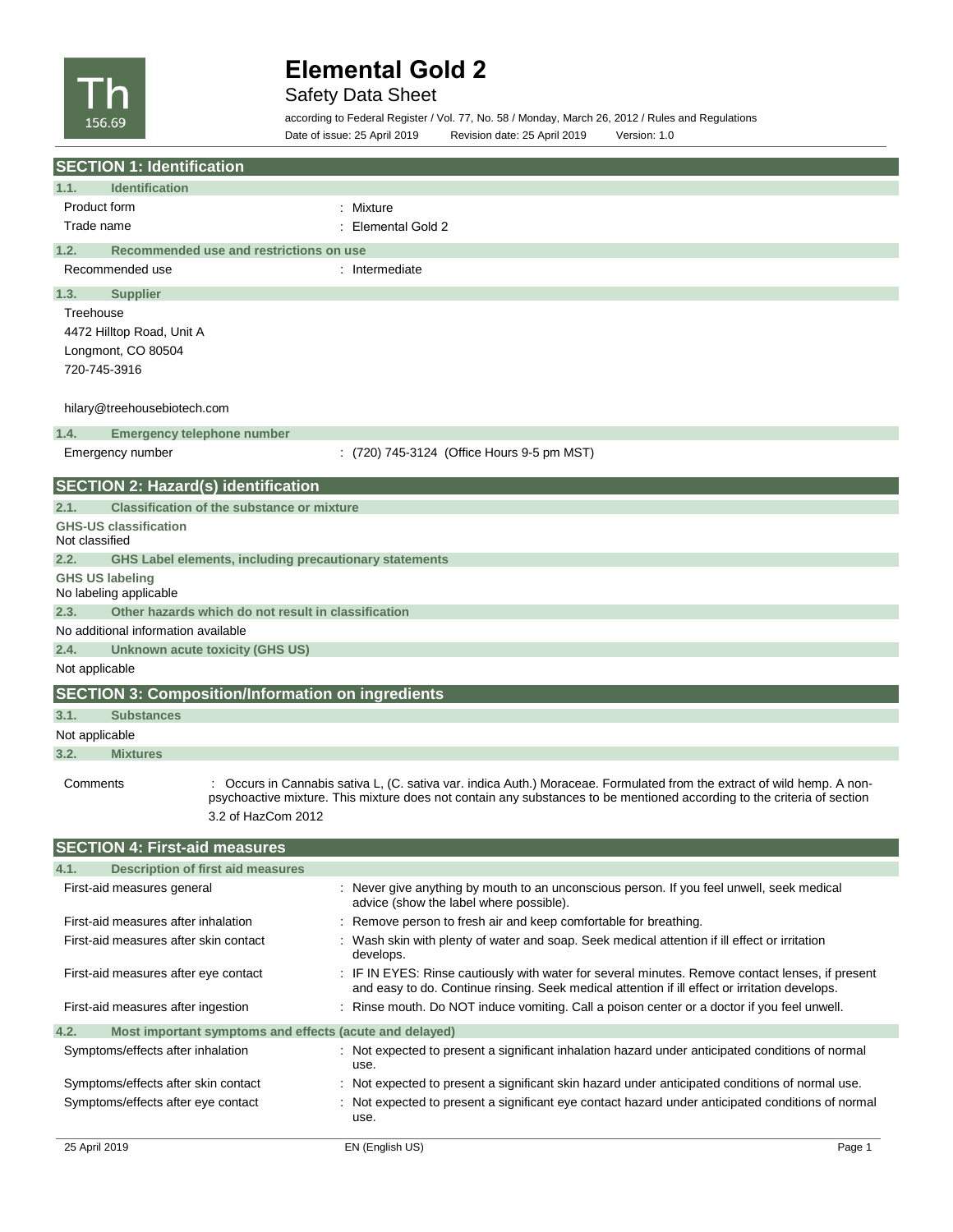### Safety Data Sheet

according to Federal Register / Vol. 77, No. 58 / Monday, March 26, 2012 / Rules and Regulations Symptoms/effects after ingestion : Not expected to present a significant ingestion hazard under anticipated conditions of normal use. **4.3. Immediate medical attention and special treatment, if necessary**

| Treat symptomatically.                                                      |                                                                                                                                                                              |
|-----------------------------------------------------------------------------|------------------------------------------------------------------------------------------------------------------------------------------------------------------------------|
| <b>SECTION 5: Fire-fighting measures</b>                                    |                                                                                                                                                                              |
| Suitable (and unsuitable) extinguishing media<br>5.1.                       |                                                                                                                                                                              |
| Suitable extinguishing media                                                | : Foam. Dry powder. Carbon dioxide. Water spray. Sand.                                                                                                                       |
| Unsuitable extinguishing media                                              | : Do not use a heavy water stream.                                                                                                                                           |
| 5.2.<br>Specific hazards arising from the chemical                          |                                                                                                                                                                              |
| Fire hazard                                                                 | : On combustion, forms: carbon oxides (CO and CO2).                                                                                                                          |
| 5.3.<br>Special protective equipment and precautions for fire-fighters      |                                                                                                                                                                              |
| Firefighting instructions                                                   | : Exercise caution when fighting any chemical fire.                                                                                                                          |
| Protection during firefighting                                              | Do not attempt to take action without suitable protective equipment. For further information<br>refer to section 8: "Exposure controls/personal protection".                 |
| <b>SECTION 6: Accidental release measures</b>                               |                                                                                                                                                                              |
| 6.1.<br>Personal precautions, protective equipment and emergency procedures |                                                                                                                                                                              |
| 6.1.1.<br>For non-emergency personnel<br>Emergency procedures               | : Ventilate spillage area.                                                                                                                                                   |
| 6.1.2.<br>For emergency responders                                          |                                                                                                                                                                              |
| Protective equipment                                                        | Do not attempt to take action without suitable protective equipment. For further information<br>refer to section 8: "Exposure controls/personal protection".                 |
| Emergency procedures                                                        | Ventilate area.                                                                                                                                                              |
| 6.2.<br><b>Environmental precautions</b>                                    |                                                                                                                                                                              |
| Avoid release to the environment.                                           |                                                                                                                                                                              |
| 6.3.<br>Methods and material for containment and cleaning up                |                                                                                                                                                                              |
| Methods for cleaning up                                                     | : Mechanically recover the product. On land, sweep or shovel into suitable containers. Minimize<br>generation of dust. Store away from other materials.                      |
| Other information                                                           | Dispose of materials or solid residues at an authorized site.                                                                                                                |
| <b>Reference to other sections</b><br>6.4.                                  |                                                                                                                                                                              |
|                                                                             | For further information refer to section 8: "Exposure controls/personal protection". For disposal of residues refer to section 13: "Disposal considerations".                |
| <b>SECTION 7: Handling and storage</b>                                      |                                                                                                                                                                              |
| 7.1.<br><b>Precautions for safe handling</b>                                |                                                                                                                                                                              |
| Precautions for safe handling                                               | : Wear personal protective equipment.                                                                                                                                        |
| Hygiene measures                                                            | Wash hands and other exposed areas with mild soap and water before eating, drinking or<br>smoking and when leaving work. Do not eat, drink or smoke when using this product. |
| Conditions for safe storage, including any incompatibilities<br>7.2.        |                                                                                                                                                                              |
| Storage conditions                                                          | : Store in original container. Keep container closed when not in use. Store in a well-ventilated<br>place. Keep cool.                                                        |
| Incompatible materials                                                      | None known.                                                                                                                                                                  |
| <b>SECTION 8: Exposure controls/personal protection</b>                     |                                                                                                                                                                              |
| <b>Control parameters</b><br>8.1.                                           |                                                                                                                                                                              |
| No additional information available                                         |                                                                                                                                                                              |
| 8.2.<br>Appropriate engineering controls                                    |                                                                                                                                                                              |
| Appropriate engineering controls                                            | Ensure good ventilation of the work station.                                                                                                                                 |
| Environmental exposure controls                                             | Avoid release to the environment.                                                                                                                                            |
| 8.3.<br>Individual protection measures/Personal protective equipment        |                                                                                                                                                                              |
| Hand protection:                                                            |                                                                                                                                                                              |
| Impermeable protective gloves                                               |                                                                                                                                                                              |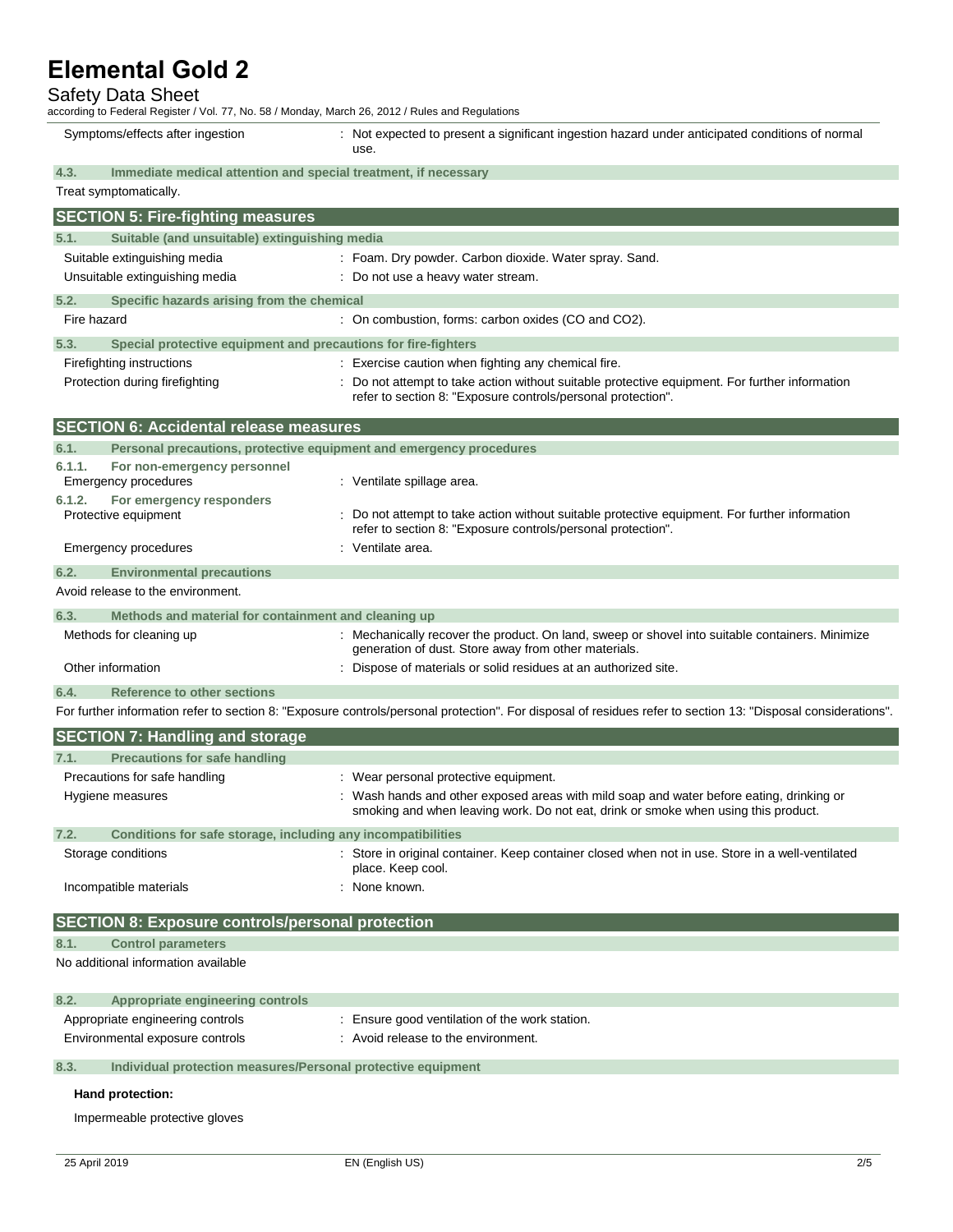### Safety Data Sheet

according to Federal Register / Vol. 77, No. 58 / Monday, March 26, 2012 / Rules and Regulations

#### **Eye protection:**

None under normal use

#### **Respiratory protection:**

No special respiratory protection equipment is recommended under normal conditions of use with adequate ventilation

#### **Other information:**

Do not eat, drink or smoke during use.

| <b>SECTION 9: Physical and chemical properties</b>            |                     |
|---------------------------------------------------------------|---------------------|
| Information on basic physical and chemical properties<br>9.1. |                     |
| Physical state                                                | : Liquid            |
| Appearance                                                    | : Viscous.          |
| Color                                                         | <b>Brown</b>        |
| Odor                                                          | Characteristic      |
| Odor threshold                                                | No data available   |
| pH                                                            | No data available   |
| Melting point                                                 | No data available   |
| Freezing point                                                | Not applicable      |
| Boiling point                                                 | No data available   |
| Flash point                                                   | Not applicable      |
| Relative evaporation rate (butyl acetate=1)                   | No data available   |
| Flammability (solid, gas)                                     | Non flammable.      |
| Vapor pressure                                                | No data available   |
| Relative vapor density at 20 °C                               | No data available   |
| Relative density                                              | Not applicable      |
| Solubility                                                    | No data available   |
| Log Pow                                                       | No data available   |
| Auto-ignition temperature                                     | Not applicable      |
| Decomposition temperature                                     | No data available   |
| Viscosity, kinematic                                          | No data available   |
| Viscosity, dynamic                                            | No data available   |
| <b>Explosion limits</b>                                       | Not applicable      |
| <b>Explosive properties</b>                                   | No data available   |
| Oxidizing properties                                          | : No data available |
| <b>Other information</b><br>9.2.                              |                     |
| No additional information available                           |                     |
| <b>SECTION 10: Stability and reactivity</b>                   |                     |
| 10.1.<br><b>Reactivity</b>                                    |                     |

The product is non-reactive under normal conditions of use, storage and transport.

| 10.2. | <b>Chemical stability</b> |  |
|-------|---------------------------|--|
|       |                           |  |

Stable under normal conditions of use.

**10.3. Possibility of hazardous reactions**

The product is non-reactive under normal conditions of use, storage and transport.

**10.4. Conditions to avoid**

None under recommended storage and handling conditions (see section 7).

**10.5. Incompatible materials**

None known.

**10.6. Hazardous decomposition products**

No hazardous decomposition products known at room temperature. On combustion, forms: carbon oxides (CO and CO2).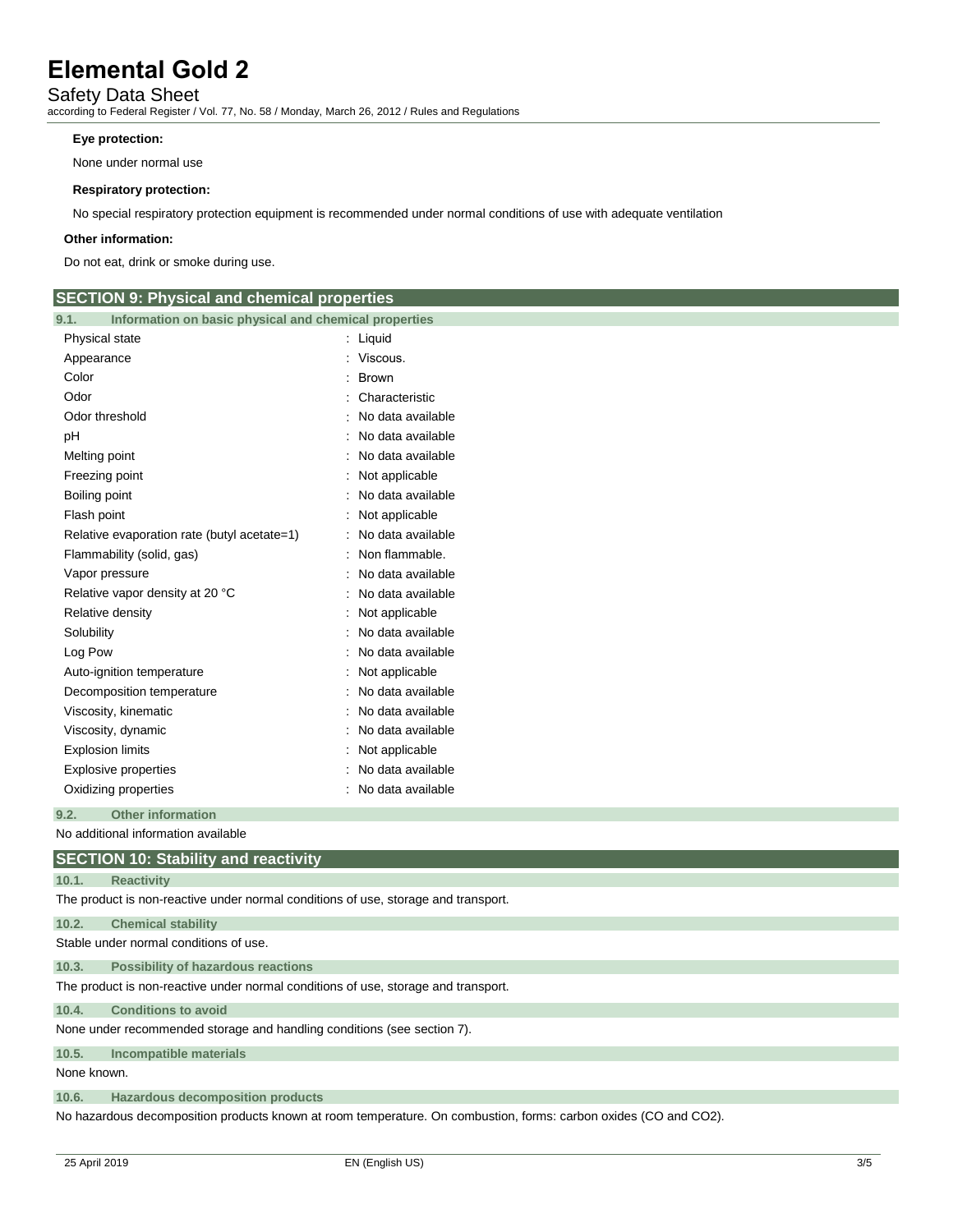### Safety Data Sheet

according to Federal Register / Vol. 77, No. 58 / Monday, March 26, 2012 / Rules and Regulations

| <b>SECTION 11: Toxicological information</b>                                                                                                 |                                                                                                                                                                                                                                                                                                                                                                                                                                                 |  |  |  |
|----------------------------------------------------------------------------------------------------------------------------------------------|-------------------------------------------------------------------------------------------------------------------------------------------------------------------------------------------------------------------------------------------------------------------------------------------------------------------------------------------------------------------------------------------------------------------------------------------------|--|--|--|
| Information on toxicological effects<br>11.1.                                                                                                |                                                                                                                                                                                                                                                                                                                                                                                                                                                 |  |  |  |
| Acute toxicity (oral)<br>Acute toxicity (dermal)<br>Acute toxicity (inhalation)                                                              | : Not classified (Based on available data, the classification criteria are not met)<br>: Not classified (Based on available data, the classification criteria are not met)<br>: Not classified (Based on available data, the classification criteria are not met)                                                                                                                                                                               |  |  |  |
| Skin corrosion/irritation<br>Serious eye damage/irritation<br>Respiratory or skin sensitization<br>Germ cell mutagenicity<br>Carcinogenicity | : Not classified (Based on available data, the classification criteria are not met)<br>: Not classified (Based on available data, the classification criteria are not met)<br>: Not classified (Based on available data, the classification criteria are not met)<br>: Not classified (Based on available data, the classification criteria are not met)<br>: Not classified (Based on available data, the classification criteria are not met) |  |  |  |
| Reproductive toxicity<br>Specific target organ toxicity – single exposure                                                                    | : Not classified (Based on available data, the classification criteria are not met)<br>: Not classified (Based on available data, the classification criteria are not met)<br>Occurs in Cannabis sativa L, (C. sativa var. indica Auth.) Moraceae. Formulated from the<br>extract of wild hemp. A non-psychoactive mixture.                                                                                                                     |  |  |  |
| Specific target organ toxicity – repeated<br>exposure                                                                                        | : Not classified (Based on available data, the classification criteria are not met)                                                                                                                                                                                                                                                                                                                                                             |  |  |  |
| Aspiration hazard<br>Viscosity, kinematic                                                                                                    | : Not classified (Based on available data, the classification criteria are not met)<br>: No data available                                                                                                                                                                                                                                                                                                                                      |  |  |  |
| Likely routes of exposure<br>Symptoms/effects after inhalation                                                                               | : Ingestion. Inhalation. Eyes. Skin.<br>: Not expected to present a significant inhalation hazard under anticipated conditions of normal<br>use.                                                                                                                                                                                                                                                                                                |  |  |  |
| Symptoms/effects after skin contact<br>Symptoms/effects after eye contact                                                                    | : Not expected to present a significant skin hazard under anticipated conditions of normal use.<br>Not expected to present a significant eye contact hazard under anticipated conditions of normal<br>use.                                                                                                                                                                                                                                      |  |  |  |
| Symptoms/effects after ingestion                                                                                                             | Not expected to present a significant ingestion hazard under anticipated conditions of normal<br>use.                                                                                                                                                                                                                                                                                                                                           |  |  |  |

| <b>SECTION 12: Ecological information</b>     |                                                                                               |
|-----------------------------------------------|-----------------------------------------------------------------------------------------------|
| 12.1.<br><b>Toxicity</b>                      |                                                                                               |
| Ecology - general                             | : This material has not been tested for environmental effects.                                |
| 12.2.<br><b>Persistence and degradability</b> |                                                                                               |
| <b>Elemental Gold 2</b>                       |                                                                                               |
| Persistence and degradability                 | Not established.                                                                              |
| <b>Bioaccumulative potential</b><br>12.3.     |                                                                                               |
| <b>Elemental Gold 2</b>                       |                                                                                               |
| Bioaccumulative potential                     | Not established.                                                                              |
| <b>Mobility in soil</b><br>12.4.              |                                                                                               |
| No additional information available           |                                                                                               |
| 12.5.<br>Other adverse effects                |                                                                                               |
| Effect on the ozone layer                     | : No additional information available                                                         |
| Other information                             | : Avoid release to the environment.                                                           |
| <b>SECTION 13: Disposal considerations</b>    |                                                                                               |
| <b>Disposal methods</b><br>13.1.              |                                                                                               |
| Waste treatment methods                       | : Dispose of contents/container in accordance with licensed collector's sorting instructions. |

Product/Packaging disposal recommendations : Dispose in a safe manner in accordance with local/national regulations.

Ecology - waste materials **Example 20** in Avoid release to the environment.